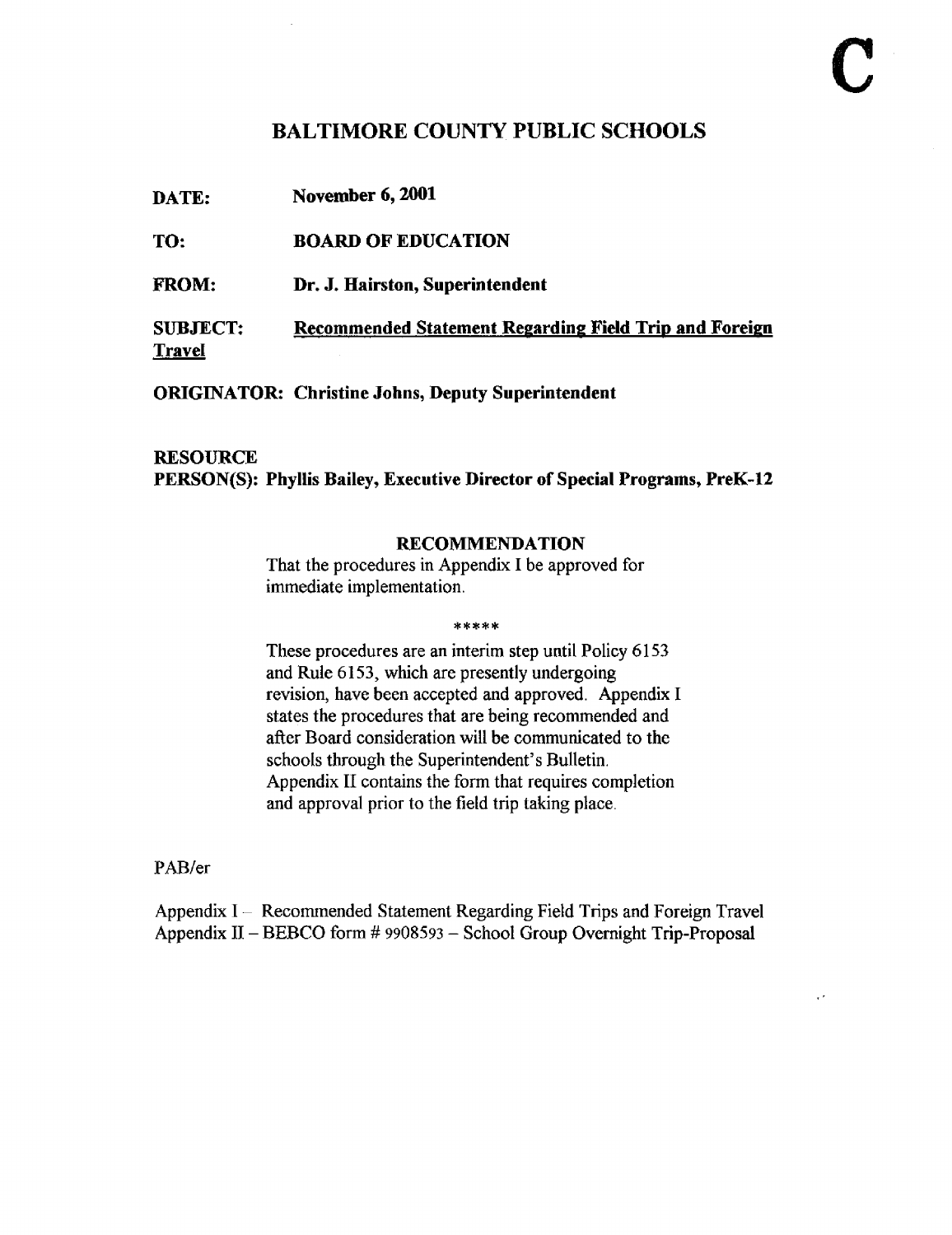## Recommended Statement Regarding Field Trips and Foreign Travel

In light of concerns for student welfare and safety, the Baltimore County Public School system is canceling all foreign travel trips for the school year 2001-2002.

Out-of-state field and overnight field trips will be reviewed on a case-by-case basis . The entire approval process for proposals for out-of-state and overnight field trips should be completed 60-days prior to the departure date of the trip on Board of Education of Baltimore County (BEBCO) form 9908593. At this time, the approval process to be utilized for out-of-state and overnight field trips is the following:

- Initial approval of the proposal will be by the principal, including review of financial arrangements, as well as the refund/cancellation policies.
- The proposal will be by the principal, including review of<br>financial arrangements, as well as the refund/cancellation policies.<br>The proposal will then be submitted to the supervisor of the content area for<br>approval in ter approval in terms of educational benefit and the relationship of the proposal to the curriculum.
	- $\Box$  The proposal will then be submitted to the appropriate Executive Director of Schools for conditional approval, based on all the information provided.

Once a conditional approval has been given, the request will be reviewed during the week prior to the field trip. If events suggest that travel is unsafe, approval for out-of-state and overnight field trips will be rescinded. All communications to all parents/guardians regarding field trips should state clearly that Baltimore County Public Schools is not financially liable for losses due to cancellation.

Day field trips within the State of Maryland are not cancelled at this time. Principals should use their discretion in approving all day field trips. In particular, all field trips outside of the immediate Baltimore/Metropolitan area should be assessed as to the site to be visited, the condition of the roads, and the safety and security of the students.

At this time, we are in the process of reviewing and revising Policy 6153 Field Trips and the accompanying Rule and we will be moving this forward in the near future.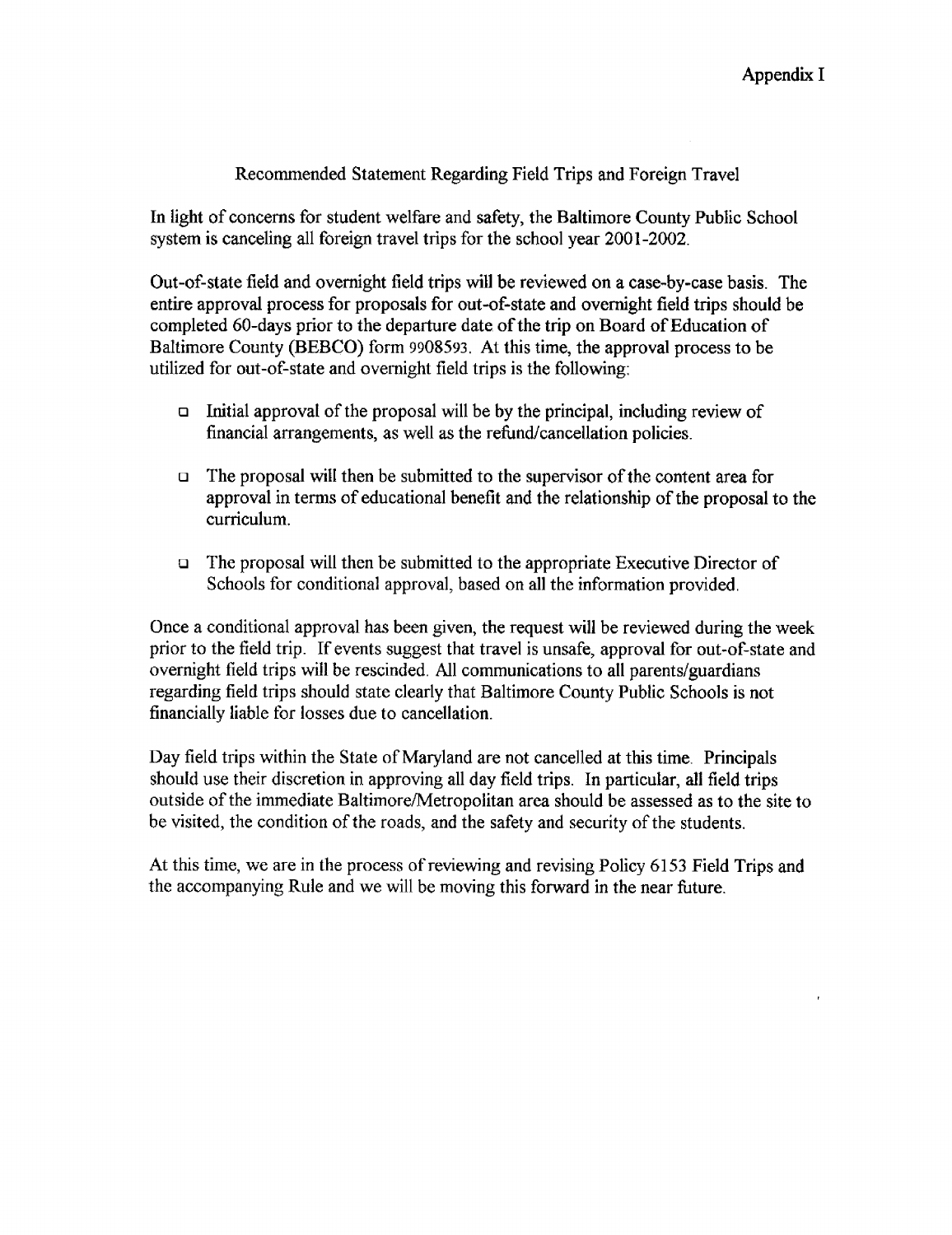Appendix Ii

| <b>BALTIMORE COUNTY PUBLIC SCHOOLS</b> |  |
|----------------------------------------|--|
| <b>Towson, Maryland 21204</b>          |  |

TO:

Τ

# SCHOOL GROUP OVERNIGHT TRIP-PROPOSAL

Area Assistant Superintendent

| Signed: ____ |                                      |
|--------------|--------------------------------------|
|              | <b>Area Assistant Superintendent</b> |
| Date: ___    |                                      |
|              |                                      |

| FROM:           | <u> 1980 - Jan James James Barnett, martin amerikan bahasa perang perang perang perang perang perang perang perang</u><br>Sponsoring Teacher |  |
|-----------------|----------------------------------------------------------------------------------------------------------------------------------------------|--|
|                 | School                                                                                                                                       |  |
|                 |                                                                                                                                              |  |
| <b>PROPOSAL</b> |                                                                                                                                              |  |

Inclusive dates of trip: 

We give our approval to the attached preliminary proposal and recommend that tentative approval be granted for the trip described therein.

| Signed: _____________________<br>Principal |  | Date: |                     |  |
|--------------------------------------------|--|-------|---------------------|--|
| Signed: ____________<br><b>Supervisor</b>  |  | Date: |                     |  |
| <b>Summary</b>                             |  |       |                     |  |
| 1. Number of nights lodging                |  |       | 5. Number of adults |  |
| 2. Number of school days missed            |  |       | 6. Total Cost       |  |
| 3. Mode of transportation                  |  |       | 7. Cost per student |  |
| 4. Number of students                      |  |       |                     |  |
| <b>Educational Values:</b>                 |  |       |                     |  |

#### Educational Values:

Outline the anticipated educational values of the trip. Emphasize the contributions it could make to the education of students which could not be achieved through other means.